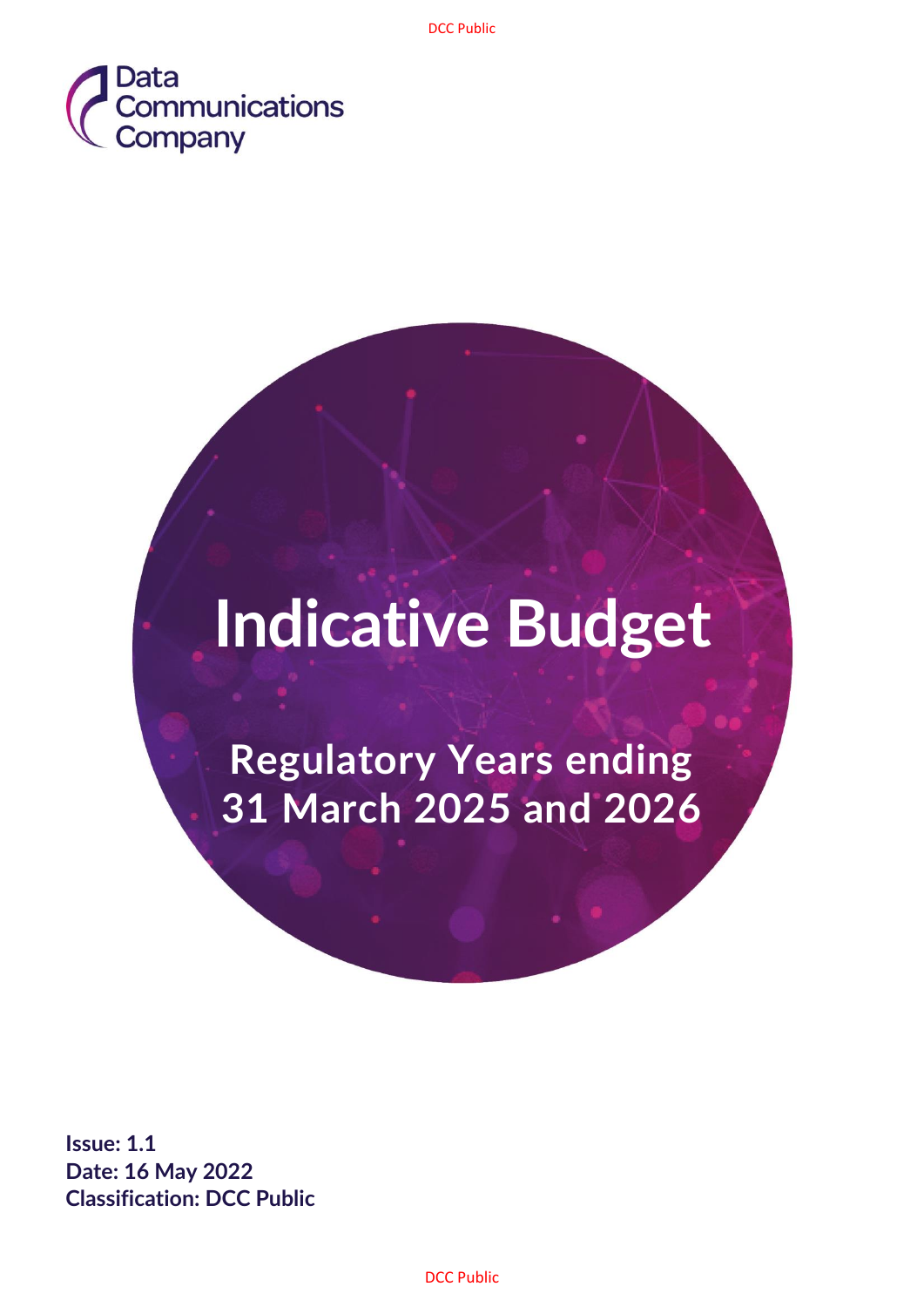# **Contents**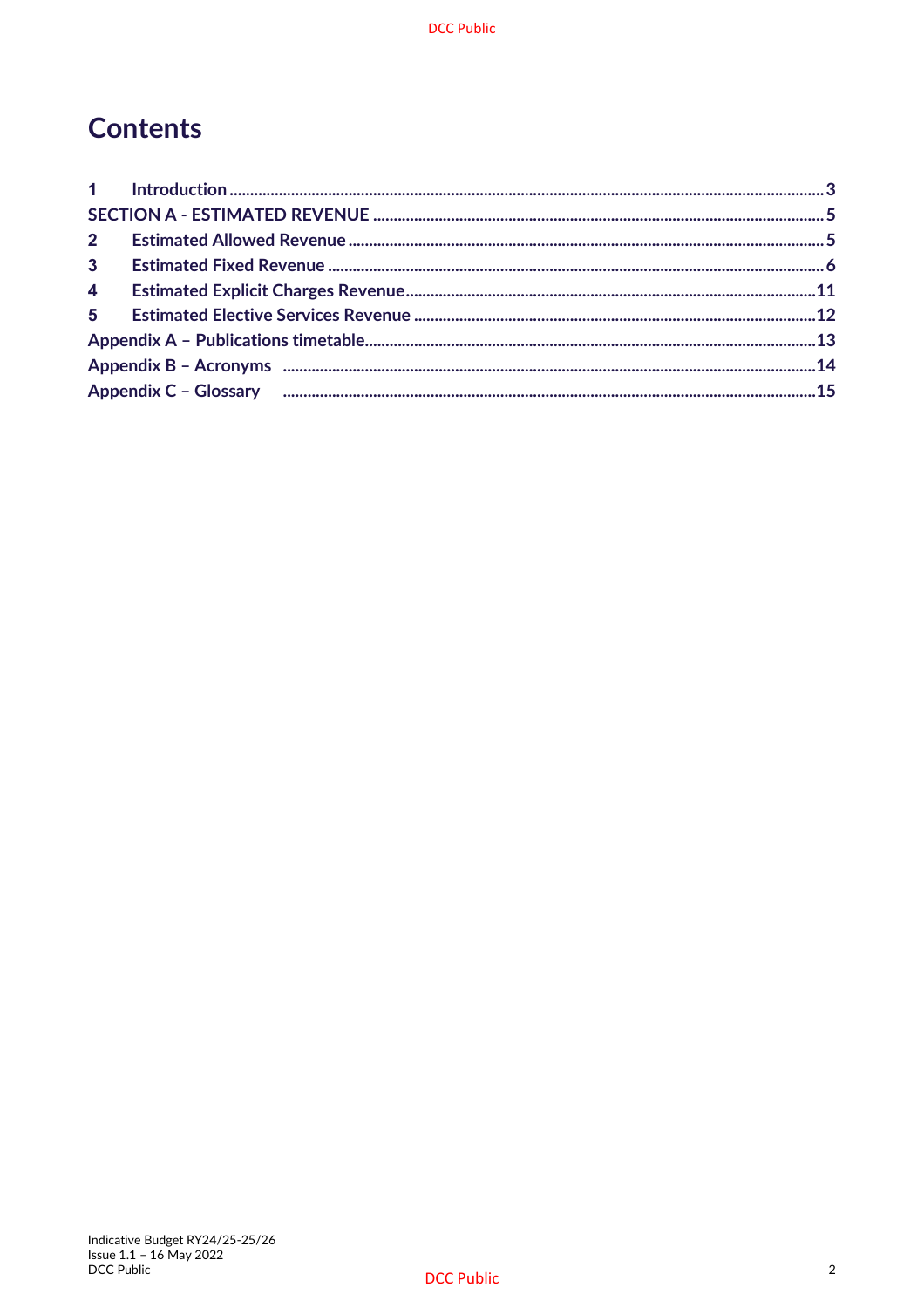# <span id="page-2-0"></span>**1 Introduction**

- **1.** This document is the Indicative Budget for Smart DCC Ltd (DCC) for the Regulatory Years ending 31 March 2025 and 31 March 2026 (RY2024/25 and RY2025/26). It has been prepared in accordance with Section J4.4 of the Smart Energy Code (SEC) and is based on the best information and assumptions available at the time of producing this document.
- **2.** The latest total DCC cost estimates $1$  for RY2024/25 and RY2025/26 are £544m and £548m respectively. RY2024/25 is consistent with the Q4 forecast published in January 2022. This is the first time we have published the forecast for RY2025/26 – which reflects a full year of costs despite the fact that the Licence ends during that year.

#### **1.1. Smart Metering Implementation Programme (SMIP)**

**3.** It is expected that in RY2023/24 and RY2024/25, the DCC will be continuing to support its customers in the rollout of SMETS2 meters. Beyond this DCC will focus on providing enduring operational support, improving the live service and the delivery of future releases in June and November of each year.

#### **1.2. Enduring Change of Supplier (ECOS)**

- **4.** The Change of Supplier credentials (CoS) process allows the supplier certificates associated with a losing energy supplier to be replaced with those of a gaining energy supplier whenever a consumer changes supplier.
- **5.** The delivery plan approved by BEIS in March 2020 will see the Enduring Change of Supplier (ECoS) service go-live in June 2023, with the migration from the Tactical Change of Supplier (TCoS) service running until April 2024.

#### **1.3. Enrolment of SMETS1 meters**

- **6.** In RYs 2022/23 and 2023/24, it is expected that the Enrolment and Adoption programme will have reached the Early Life Operational stage and DCC will support with continuous improvement of the live service.
- **7.** This publication includes the latest estimate of costs associated with SMETS1, which are set out in Table 3.

#### **1.4. Supporting Ofgem's Switching Programme**

- **8.** With Go-Live for the Central Switching Service (CSS) planned for 2022, the key focus in RYs 22/23-23/24 will be on that milestone, early life operations and continuous improvement of the live service.
- **9.** This publication includes forecasts relating to the DBT and the early operational phase of the Switching Programme. These forecasts are set out in Table 3.
- **10.** The enduring charging arrangements for the service are being developed by Ofgem and will be designated as a section of the Retail Energy Code (REC). This is expected to be designated ahead of Central Switching Service (CSS) going live, which we now anticipate being during 2022. From April 2023, we expect to recover these costs directly from RECCo. We will share updates with customers when we have more certainty.

#### **1.5. Network Evolution**

**11.** The Network Evolution Programme focuses on the future of DCC operations in the smart metering environment. It explores how new process, systems and technologies can improve the live service, reduce the operating costs of the DCC system, and, above all, secure the continuity of a critical part of the UK's national infrastructure.

<sup>1</sup> This is the Estimated Fixed Revenue less Communications Hub Device Revenue and correction factor (but includes disallowed cost)

Indicative Budget RY24/25-25/26 Issue 1.1 – 16 May 2022 DCC Public 3 and 3 and 3 and 3 and 3 and 3 and 3 and 3 and 3 and 3 and 3 and 3 and 3 and 3 and 3 and 3 and 3 and 3 and 3 and 3 and 3 and 3 and 3 and 3 and 3 and 3 and 3 and 3 and 3 and 3 and 3 and 3 and 3 and 3 and 3 and 3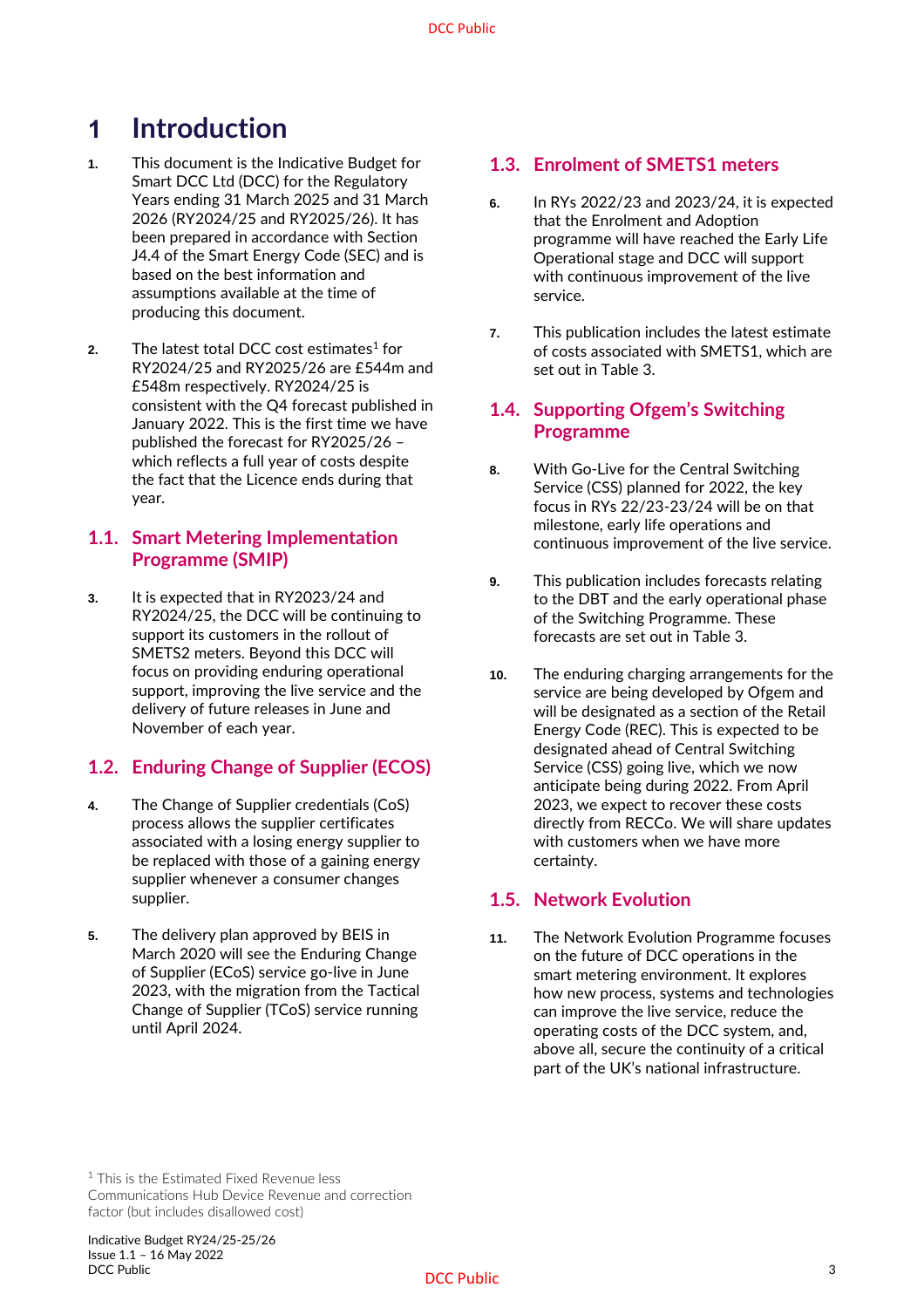**12.** The programme is a portfolio of distinct projects; DSP design and procurement, Communication Hubs & Networks, Trusted Service Provider (TSP) re-procurement and Test Automation.

#### **1.6. Other information**

- **13.** In this statement we have assumed that costs continue beyond the current Licence period and so we have included forecasts for the full 25/26 Regulatory Year.
- **14.** If you have any questions relating to this document or if you would like to provide feedback on how this document might be improved, please email

[finance@smartdcc.co.uk.](mailto:finance@smartdcc.co.uk,) This document is available on the DCC website [\(www.smartdcc.co.uk\)](http://www.smartdcc.co.uk/).

- **15.** If you are a SEC Party and would like to attend our quarterly Finance & Programme Briefings for customers, please contact us at [customerengagement@smartdcc.co.uk.](mailto:customerengagement@smartdcc.co.uk)
- **16.** Please note that:
	- some of the numbers in this document may not sum to total due to rounding
	- a table entry of '0.0' in the tables in this document indicates a value that is below £50,000.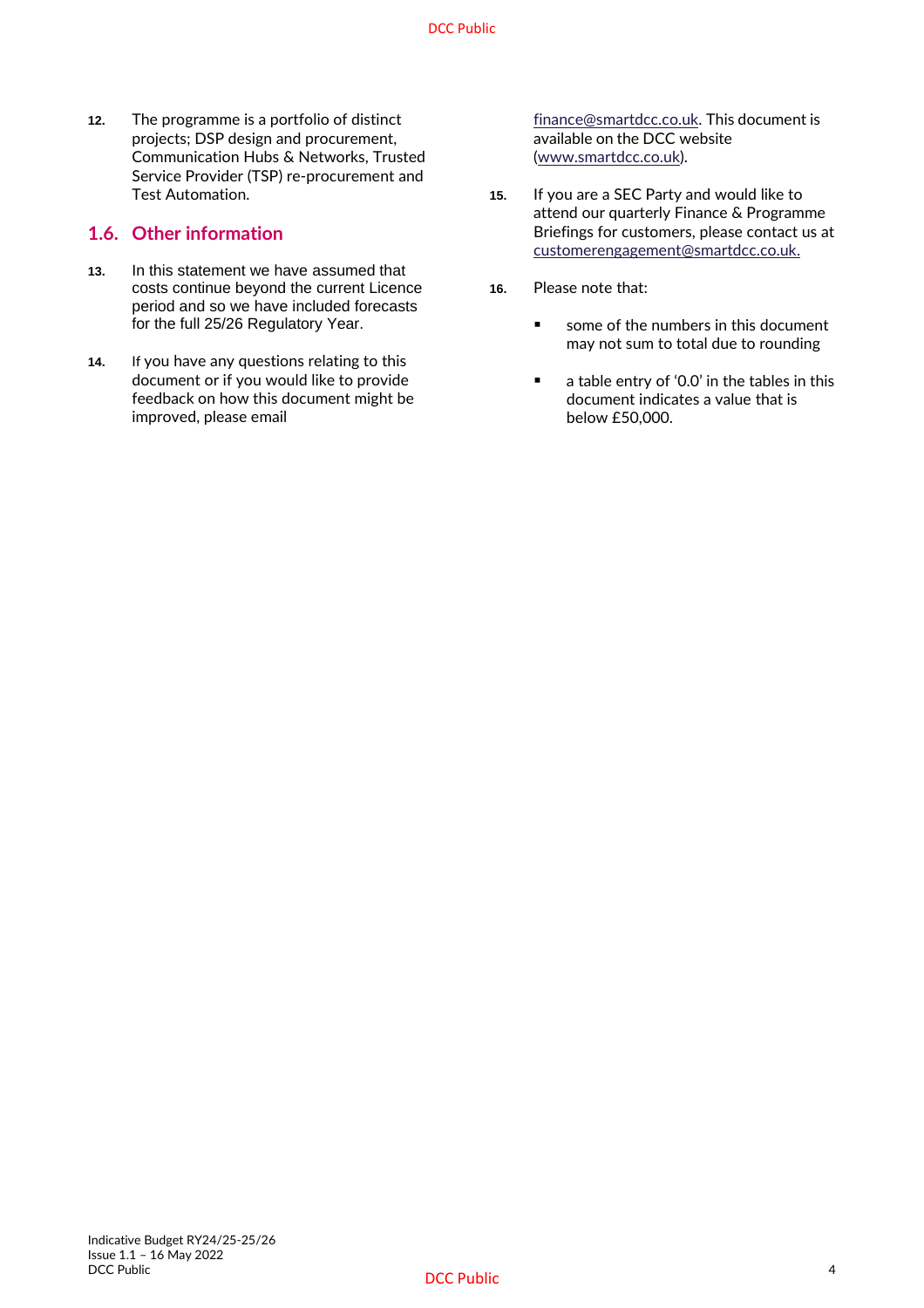# <span id="page-4-0"></span>**SECTION A - ESTIMATED REVENUE**

# <span id="page-4-1"></span>**2 Estimated Allowed Revenue**

- **17.** Table 1, below, sets out DCC's Estimated Allowed Revenue for the three consecutive Regulatory Years ending 31 March 2026 in total and split by its key components.
- **18.** The sum of National and Regional Fixed Revenue and Communications Hub Fixed Revenue is used to calculate the Fixed Charges.

| <b>Acronym</b>                            | <b>Name</b>                                          | RY23/24<br>$(\text{fm})$ | RY24/25<br>$(\text{Em})$ | RY25/26<br>$(\text{fm})$ |
|-------------------------------------------|------------------------------------------------------|--------------------------|--------------------------|--------------------------|
| $NFR_t + \Sigma RFR_{rt}$                 | <b>Estimated National and Regional Fixed Revenue</b> | 535.3                    | 512.0                    | 517.4                    |
| $\Sigma$ RCHFR <sub>rt</sub>              | <b>Total Communications Hub Fixed Revenue</b>        | 15.3                     | 15.4                     | 15.9                     |
| AHFR <sub>t</sub>                         | <b>Estimated Alt HAN Fixed Revenue</b>               | 18.0                     | 16.7                     | 14.9                     |
| $\Sigma$ RCHDR <sub>hrt</sub>             | <b>Total Communications Hub Device Revenue</b>       | 123.4                    | 171.3                    | 228.6                    |
| EFR <sub>t</sub>                          | <b>Estimated Fixed Revenue</b>                       | 692.0                    | 715.4                    | 776.2                    |
| $EECR_t$                                  | Estimated Explicit Charges Revenue                   | 6.3                      | 9.2                      | 9.5                      |
| $EESR_t$                                  | <b>Estimated Elective Services Revenue</b>           |                          |                          |                          |
| $EAR_t$                                   | <b>Estimated Allowed Revenue</b>                     | 698.3                    | 724.6                    | 786.3                    |
| Sub-total used to calculate Fixed Charges | 550.6                                                | 527.3                    | 533.3                    |                          |
| Total DCC cost estimate <sup>2</sup>      |                                                      | 568.6                    | 544.0                    | 548.2                    |

**Estimated Allowed Revenue for RY2023/24 to RY2025/26 (excluding VAT)**

<sup>2</sup> Excluding Communications Hub Device Revenue and correction factor (but including disallowed cost)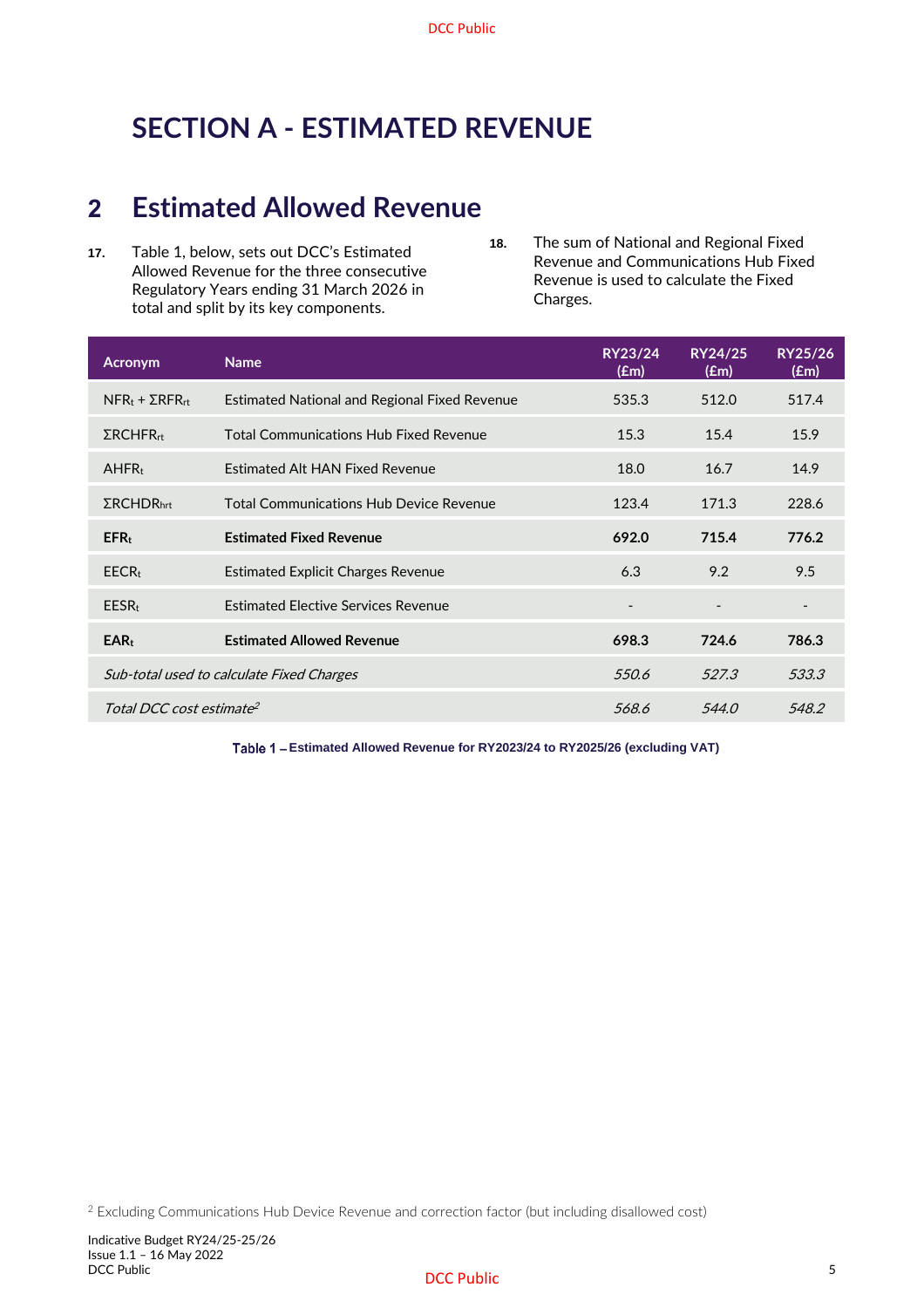# <span id="page-5-0"></span>**3 Estimated Fixed Revenue**

**19.** Table 2 sets out the Estimated Fixed Revenue for the three consecutive

Regulatory Years ending 31 March 2026, in total and split by its components.

| <b>Acronym</b>                            | <b>Name</b>                                          | RY23/24<br>$(\text{Em})$ | RY24/25<br>$(\text{Em})$ | RY25/26<br>(fem) |
|-------------------------------------------|------------------------------------------------------|--------------------------|--------------------------|------------------|
| NFR <sub>t</sub>                          | <b>National Fixed Revenue</b>                        | 354.6                    | 344.8                    | 345.2            |
| RFR <sub>rt</sub>                         | Regional Fixed Revenue (North)                       | 66.5                     | 64.4                     | 66.3             |
| RFR <sub>rt</sub>                         | Regional Fixed Revenue (Central)                     | 65.2                     | 58.8                     | 60.6             |
| $RFR$ <sub>rt</sub>                       | Regional Fixed Revenue (South)                       | 49.0                     | 44.0                     | 45.3             |
| $NFRt+\SigmaRFRrt$                        | <b>Total National and Regional Fixed Revenue</b>     | 535.3                    | 512.0                    | 517.4            |
| <b>RCHFR<sub>rt</sub></b>                 | Regional Communications Hub Fixed Revenue (North)    | 3.0                      | 3.0                      | 3.1              |
| <b>RCHFRrt</b>                            | Regional Communications Hub Fixed Revenue (Central)  | 8.0                      | 8.2                      | 8.4              |
| RCHFR <sub>rt</sub>                       | Regional Communications Hub Fixed Revenue (South)    | 4.3                      | 4.2                      | 4.3              |
| <b>RCHFR<sub>rt</sub></b>                 | <b>Total Communications Hub Fixed Revenue</b>        | 15.3                     | 15.4                     | 15.9             |
| AHFR <sub>t</sub>                         | <b>Alt HAN Fixed Revenue</b>                         | 18.0                     | 16.7                     | 14.9             |
| <b>RCHDR</b> hrt<br>(SBCH)                | Regional Communications Hub Device Revenue (North)   | 17.6                     | 24.1                     | 30.2             |
| RCHDR <sub>hrt</sub><br>(SBCH)            | Regional Communications Hub Device Revenue (Central) | 35.8                     | 46.9                     | 51.9             |
| <b>RCHDRhrt</b><br>(SBCH)                 | Regional Communications Hub Device Revenue (South)   | 28.9                     | 36.7                     | 39.9             |
|                                           | <b>SBCH</b> correction factor                        |                          |                          |                  |
| <b>RCHDR</b> hrt<br>(DBCH)                | Regional Communications Hub Device Revenue (North)   | 9.9                      | 15.5                     | 30.7             |
| <b>RCHDR</b> hrt<br>(DBCH)                | Regional Communications Hub Device Revenue (Central) | 17.4                     | 26.9                     | 41.6             |
| RCHDR <sub>hrt</sub><br>(DBCH)            | Regional Communications Hub Device Revenue (South)   | 13.8                     | 21.3                     | 34.2             |
|                                           | <b>DBCH</b> correction factor                        |                          |                          |                  |
| <b>ΣRCHRrt</b>                            | <b>Total Regional Communications Hub Revenue</b>     | 123.4                    | 171.3                    | 228.6            |
| EFR <sub>t</sub>                          | <b>Estimated Fixed Revenue</b>                       | 692.0                    | 715.4                    | 776.8            |
| Sub-total used to calculate Fixed Charges | 550.6                                                | 527.3                    | 533.3                    |                  |
| Total DCC cost estimate <sup>3</sup>      | 568.6                                                | 544.0                    | 548.2                    |                  |

**Estimated Fixed Revenue for RY2023/24, RY2024/25 and RY2025/26 (excluding VAT)**

<sup>3</sup> Excluding Communications Hub Device Revenue and correction factor (but including disallowed cost)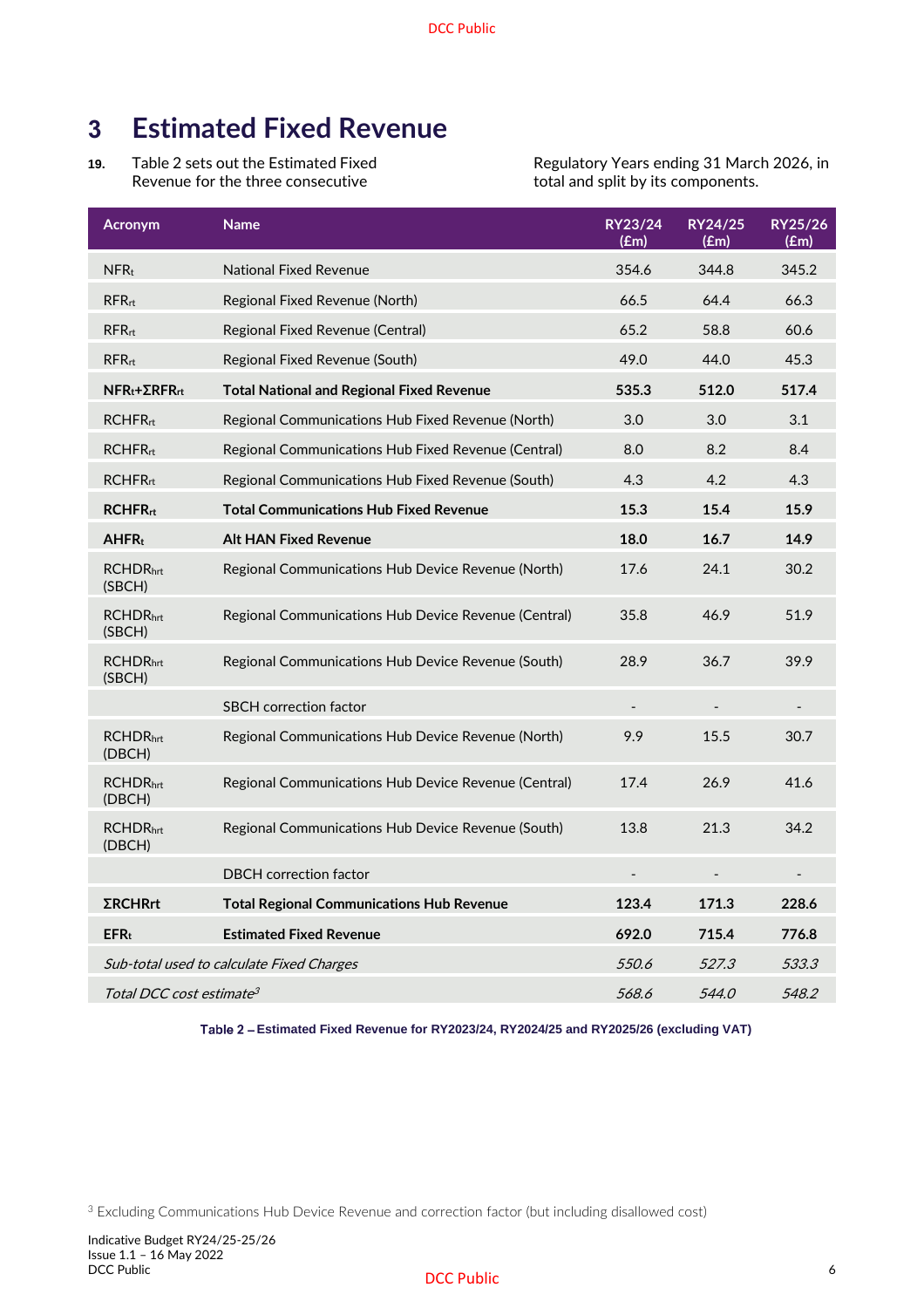| <b>Estimated Fixed Revenue by category</b>       | RY23/24<br>$(\text{Em})$                 | RY24/25<br>$(\text{fm})$ | RY25/26<br>$(\text{fm})$ |                          |
|--------------------------------------------------|------------------------------------------|--------------------------|--------------------------|--------------------------|
|                                                  | <b>Baseline</b>                          | 11.5                     | 10.4                     | 4.3                      |
| Internal Costs (3.1)                             | Variance to baseline                     | 147.6                    | 144.3                    | 155.1                    |
|                                                  | <b>Baseline</b>                          | 76.8                     | 76.9                     | 75.1                     |
| External Costs (3.2)                             | Variance to baseline                     | 277.1                    | 259.5                    | 271.4                    |
|                                                  | Authority                                | $\overline{\phantom{a}}$ | $\overline{\phantom{a}}$ | $\overline{\phantom{a}}$ |
| Pass-Through Costs (3.3)                         | <b>SECCo Ltd</b>                         | 8.5                      | 8.4                      | 8.4                      |
| Baseline Margin (3.4)                            |                                          | 9.4                      | 7.8                      | 1.2                      |
| External Contract Gain Share (3.5)               |                                          | 4.4                      | 4.6                      | 2.0                      |
| Prudent estimate (3.6)                           |                                          |                          |                          |                          |
|                                                  | Main correction factor - RY2021/22       |                          | $\overline{a}$           |                          |
| Correction factor (3.7)                          | Disallowed cost - RY 2021/22             | $\overline{\phantom{a}}$ | $\overline{\phantom{a}}$ | $\overline{\phantom{m}}$ |
| <b>Total National and Regional Fixed Revenue</b> | 535.3                                    | 512.0                    | 517.4                    |                          |
| Total Communications Hub Fixed Revenue (3.8)     |                                          | 15.3                     | 15.4                     | 15.9                     |
|                                                  | <b>AltHANCo</b>                          | 18.0                     | 16.7                     | 14.9                     |
| Alt HAN (3.9)                                    | Alt HAN correction factor -<br>RY2021/22 |                          |                          |                          |
| <b>Total Alt HAN Fixed Revenue</b>               | 18.0                                     | 16.7                     | 14.9                     |                          |
|                                                  | <b>SBCH</b> baseline                     | 129.1                    | 137.6                    | 139.8                    |
|                                                  | SBCH variance to baseline                | (46.8)                   | (29.9)                   | (17.8)                   |
| <b>Communications Hubs</b><br><b>Devices</b>     | SBCH correction factor -<br>RY2021/22    |                          |                          |                          |
|                                                  | <b>DBCH</b>                              | 41.1                     | 63.6                     | 106.5                    |
|                                                  | DBCH correction factor -<br>RY2021/22    |                          |                          |                          |
| <b>Communications Hub Device Revenue (3.10)</b>  | 123.4                                    | 171.3                    | 228.6                    |                          |
| <b>Estimated Fixed Revenue (EFRt)</b>            | 692.0                                    | 715.4                    | 776.8                    |                          |
| Sub-total used to calculate Fixed Charges        | 550.6                                    | 527.3                    | 533.3                    |                          |
| Total DCC cost estimate <sup>4</sup>             | 568.6                                    | <i>544.0</i>             | 548.2                    |                          |

#### **20.** Table 3 breaks down the Estimated Fixed Revenue, for the three consecutive Regulatory Years ending 31 March 2026, in more detail.

**Estimated Fixed Revenue by category for RY2023/24, RY2024/25 and RY2025/26 (excluding VAT)**

<sup>4</sup> Excluding Communications Hub Device Revenue and correction factor (but including disallowed cost)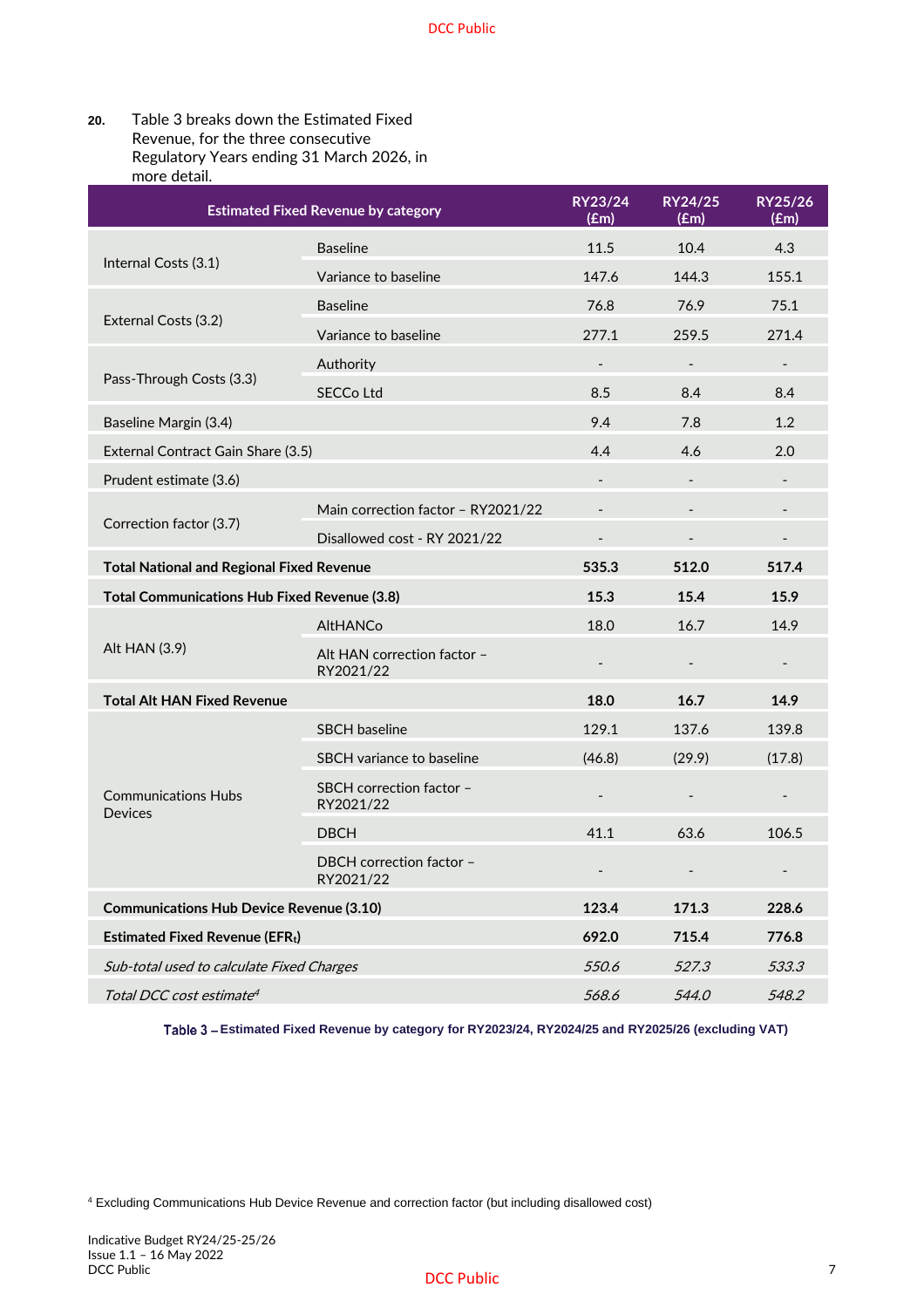**21.** With reference to Table 3:

### **3.1 Internal Costs**

- **22.** Baseline Internal Costs are the Internal Cost forecast included in the Licence Application Business Plan (LABP)<sup>5</sup> which was submitted by Capita plc to government and approved in September 2013.
- **23.** Internal Costs represent all costs that do not relate to our key service providers (referred to in this document as 'FSPs'). They are categorised as either resource or nonresource costs. These are described below.

#### **3.1.1 Resource costs**

- **24.** Internal Costs include resource costs that relate to:
	- managing the delivery of the Smart Metering Implementation Programme (SMIP)
	- managing the delivery of the SMETS1 programme
	- supporting and delivering Ofgem's Switching Programme (DBT and early operations)
	- managing the Network Evolution portfolio of projects to ensure technological resilience of critical national infrastructure
	- preparing to support the delivery of Ofgem's Market-wide Half Hourly Settlement Programme
	- managing Communications Hub Services
	- managing all External Service Provider contracts (including changes) e.g. CSPs, DSP, SMKI provider, Parse and Correlate, SMSOs, Central Switching Service provider, Systems Integrator, Core Systems Assurance provider etc
	- managing DCC Internal Systems e.g. billing, business intelligence and management information systems
- undertaking test assurance
- managing change and release management
- applying design governance
- implementing service design
- setting DCC budgets and charges
- preparing the price control submission
- stakeholder engagement
- managing new initiatives
- regulation, HR, finance and audit
- staff recruitment.

#### **3.1.2 Non-resource costs**

- **25.** Internal Costs also include non-resource costs that relate to:
	- Contract costs associated with External Service Providers that provide Relevant Service Capability i.e. not Fundamental Service Capability
	- services procured through Capita plc e.g. Group Finance, Tax and Treasury and Group HR
	- overhead
	- office accommodation
	- legal fees
	- consulting fees.

## **3.2 External Costs (including Communications Hub Fixed Revenue)**

- **26.** Baseline External Costs are the External Cost forecast included in the LABP which was submitted by Capita plc to government and approved in September 2013.
- **27.** The External Costs and Communications Hub Fixed Revenue (see [Section 3.8\)](#page-9-0) in Table 3 are broken down further in Table 4 below:

<sup>5</sup> [DCC Licence Application Business Plan](https://www.smartdcc.co.uk/media/1439/redacted_licence_application_business_plan_-_30_april_2014_2_.pdf) (April 2014)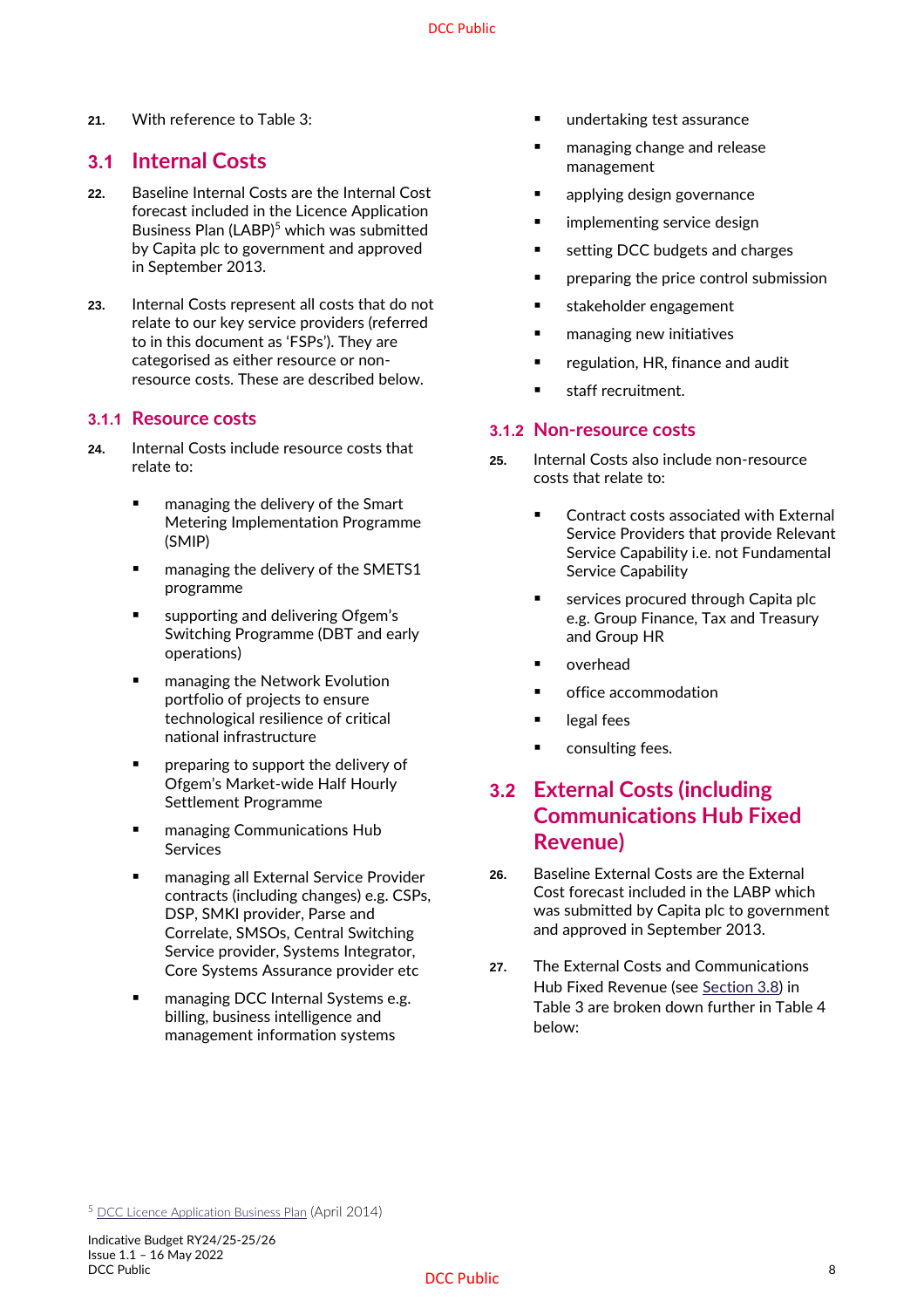| RY2024/25                |                          |                          | RY2025/26                |
|--------------------------|--------------------------|--------------------------|--------------------------|
| <b>Baseline (£m)</b>     | Variance (£m)            | <b>Baseline (£m)</b>     | Variance (£m)            |
| 13.0                     | 132.9                    | 13.0                     | 137.2                    |
| 63.6                     | 113.6                    | 61.8                     | 120.7                    |
| $\blacksquare$           | 1.6                      | $\overline{\phantom{a}}$ | 1.6                      |
| $\overline{\phantom{a}}$ | 25.5                     | $\overline{\phantom{a}}$ | 26.3                     |
| $\overline{\phantom{a}}$ | $\overline{\phantom{a}}$ | $\overline{\phantom{a}}$ | $\overline{\phantom{a}}$ |
| 0.2                      | 1.4                      | 0.2                      | 1.5                      |
| 76.9                     | 273.5                    | 75.1                     | 285.8                    |
|                          |                          |                          |                          |

**Estimated External Costs by category for RY2024/25 and RY2025/26 (excluding VAT)**

#### **3.2.1 Set-up costs**

- **28.** Set-up costs relate to the development activity undertaken by FSPs and are usually payable upon achievement of certain milestones. These costs may be financed over a period of time. The redacted versions of the CSP and DSP contracts are available on the DCC website.<sup>6</sup>
- **29.** Set-up costs include the associated development activity for SMETS1 and the Switching Programme.

#### **3.2.2 Fixed operational costs**

- **30.** Fixed operational costs relate to the FSPs' provision of live services, including transaction message costs, and are payable monthly from the commencement of those live services operations to the end of those FSP contracts.
- **31.** In addition, fixed operational costs also include the operating costs associated with SMETS1 and the Switching Programme.

#### **3.2.3 Performance incentives**

**32.** DCC may make payments to the FSPs where they meet their respective performance milestones.

#### **3.2.4 Impact assessments/projects**

**33.** Where changes are required, the FSPs will assess the impact of those changes. Similarly, we may request smaller standalone pieces of work to be undertaken by the FSPs which are referred to as projects.

#### **3.2.5 Catalogue Services**

**34.** DCC may procure items from the catalogue services set out in the CSP and DSP contracts. A number of these items will be recovered from customers via Explicit Charges. The cost in Table 4 relates to those catalogue services that are not recovered via an Explicit Charge.

#### **3.2.6 Transaction Messages**

- **35.** DCC may recover the costs of communications services (service requests) via an Explicit Charge. However, we have decided to recover this cost via the Fixed Charge as we consider that this would be more economic and efficient. We consulted on this proposal in May 2014 the rationale is:
	- total cost of Service Requests is approximately 0.2% of total External Costs;
	- it would be less costly and complex for the billing system to recover this cost through Fixed Charges;
	- invoices would be simpler with less reconciliation activity for DCC's customers; and
	- there would be greater cost certainty in advance of each Regulatory Year.
- **36.** For each transaction message or service request, DCC incurs costs with its FSPs in line with contractual prices. The estimated

<sup>6</sup> <https://www.smartdcc.co.uk/about/service-providers/>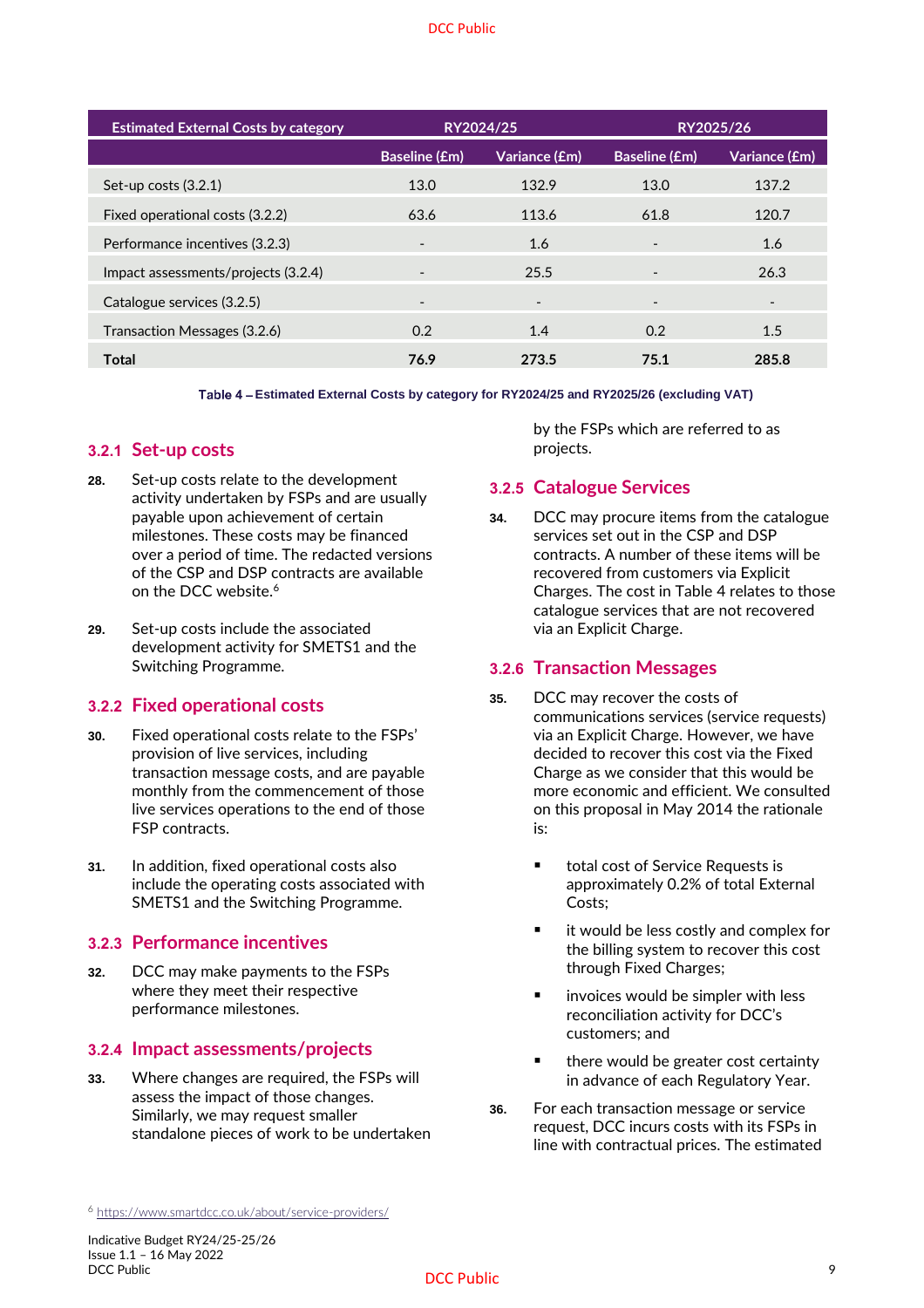annual cost forecast is informed by customer volume forecasts, which are submitted to DCC by industry. These costs were previously reflected under 'Fixed Operating Costs' in Table 4.

### **3.3 Pass-Through Costs**

- **37.** Pass-Through Costs include:
	- fees payable to the Authority, the current assumption is that this will be nil for the foreseeable future
	- costs associated with SECCo Ltd, consistent with its latest budget. Further details can be found on the SEC website: [www.smartenergycodecompany.co.uk](http://www.smartenergycodecompany.co.uk/)
	- Alt HAN Co costs (see Section 3.9).
- **38.** DCC passes through these costs to DCC's customers via the Fixed Charge and Fixed Alt HAN Charge.
- **39.** The SECCo value in Table 9 is based on the SEC Panel Approved Budget for 2022- 2025, published on 21 February 2022<sup>7</sup>.

### **3.4 Baseline Margin**

- **40.** Baseline Margin (BM) includes the BM values set out in the Licence, plus:
	- a forecast of margin associated with the Switching Programme
	- additional margin awarded by Ofgem in previous years.

### **3.5 External Contract Gain Share**

- **41.** Each year, DCC may apply to adjust the External Contract Gain Share (ECGS) term to reflect a reduction in External Costs which DCC has helped to achieve.
- **42.** The value in Table 3 reflects ECGS allowed by Ofgem to date.

### **3.6 Prudent estimate**

**43.** DCC ensures that all costs represent good value for money and are economic and efficient. However, as with most complex

<sup>7</sup>https://smartenergycodecompany.co.uk/download/399 55/

- **44.** Whilst DCC's approach to setting charges provides certainty to DCC's customers it does not provide DCC with sufficient operating liquidity to ensure that it can meet its financial commitments in months when cash outflows exceed cash inflows, for this reason we recover an extra amount referred to as the prudent estimate.
- **45.** The intent of the prudent estimate is to ensure that DCC remains cash positive and meets its financial commitments throughout the year and, as far as is possible, that Service Charges do not need to change during the Regulatory Year.
- **46.** We will return any unused prudent estimate to customers via a reduction in future charges.

### <span id="page-9-0"></span>**3.7 Correction Factor**

- **47.** We use the correction factor to return (or recover) any difference between Allowed Revenue and Regulated Revenue with respect to prior Regulatory Years.
- **48.** There are four correction factor categories which are separated because they are applied to different charges payable by different customer types, they are:
	- Main correction factor this is applied to the National and Regional Fixed Revenue
		- We also apply an adjustment to return any disallowed costs as determined by Ofgem
	- SBCH correction factor applied to the SBCH Device Revenue
	- DBCH correction factor applied to the DBCH Device Revenue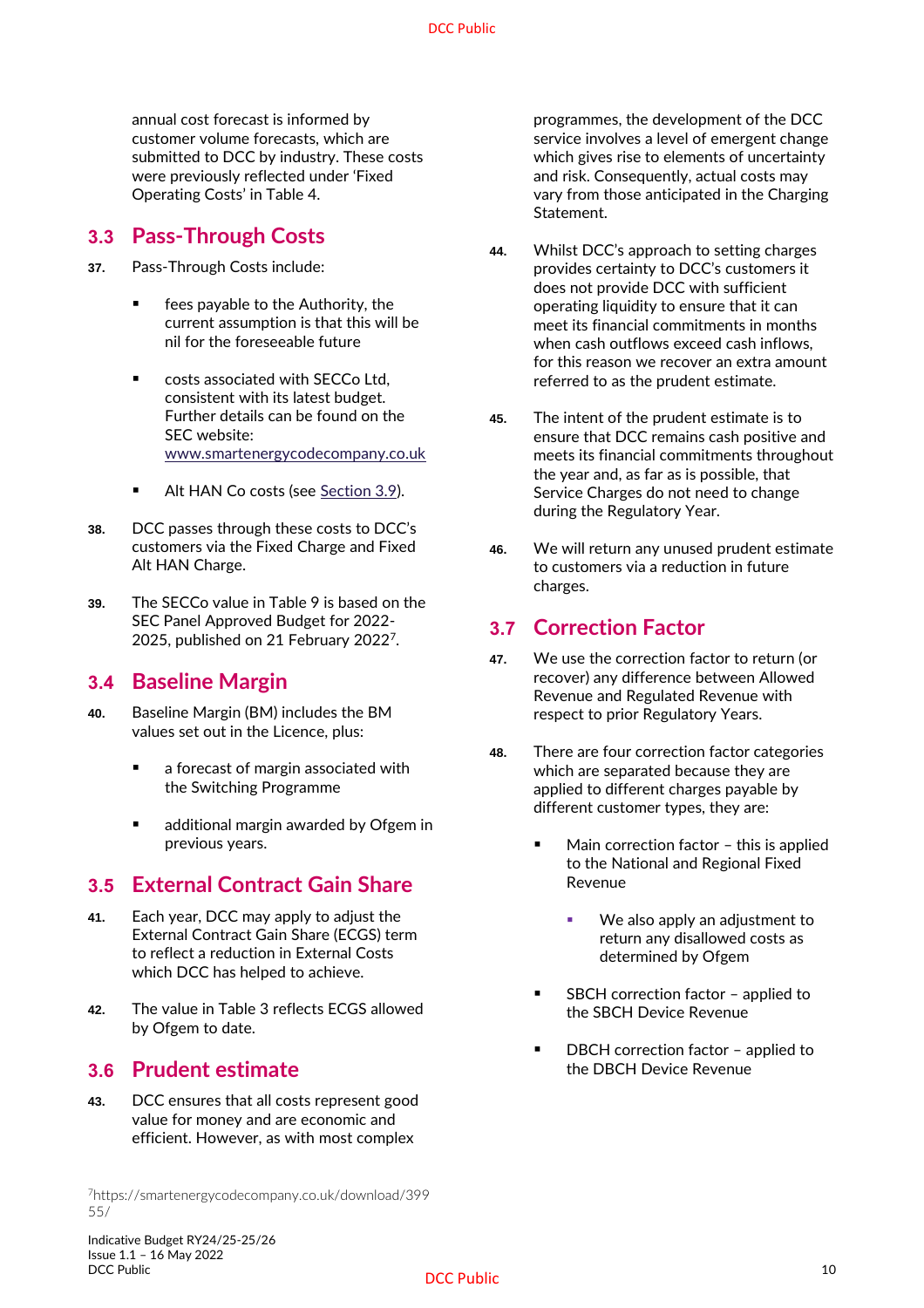Alt HAN correction factor - applied to the Alt HAN Fixed Revenue.

### **3.8 Communications Hub Fixed Revenue**

- **49.** Communications Hub Fixed Revenue reflects the costs and expenses incurred to provide Communications Hub Services and Test CH Services that are incremental to the Communications Hub device costs (see Section 3.10). Communications Hub Fixed Revenue is recovered from Charging Groups 1, 2 and 3 only.
- **50.** These costs are included within each of the External Cost categories listed in Table 4.

### **3.9 Alt HAN**

- **51.** Costs relating to Alt HAN Co Ltd are categorised as Pass-Through Costs and the Alt HAN Co values in Tables 1-3 are based on the final Alt HAN budget for RY2022/23, provided in its annual submission to DCC in November 2021, in accordance with SEC Section Z4.14.
- **52.** The Alt HAN Fixed Revenue will be adjusted according to an Alt HAN specific correction factor which will reflect any under/over-recovery in previous years. This is calculated separately as this cost is recovered from Charging Groups 1 and 3 only.

## **3.10 Communications Hub Device Revenue**

**53.** Communications Hub Device Revenue consists of:

- asset charges payable to the CSPs following each successful delivery of either a SBCH or DBCH
- maintenance charges payable to the CSPs following each successful commissioning of either a SBCH or DBCH
- a correction factor adjustment to reflect any under/over-recovery in previous years of costs relating to either SBCH or DBCH. This is calculated separately as this cost is recovered from Charging Groups 1, 2 and 3 only.

### **3.11 Indexation**

- **54.** Internal Costs include an allowance for indexation which is based on historical Retail Prices Index (RPI) data published by the Office for National Statistics [\(www.ons.gov.uk\)](http://www.ons.gov.uk/). The Baseline Margin also includes an allowance for indexation using RPI as defined in LC36.8.
- **55.** External Costs include an allowance for indexation, in accordance with the terms of the External Service Provider contracts, which is based on historical Consumer Price Index (CPI) data published by the Office of National Statistics [\(www.ons.gov.uk\)](http://www.ons.gov.uk/).
- **56.** Pass-Through Costs include an allowance for indexation at the rate provided by SECCo Ltd and Alt HAN Co Ltd.
- **57.** The correction factor is stated in current values and therefore does not include an allowance for indexation.

# <span id="page-10-0"></span>**4 Estimated Explicit Charges Revenue**

- **58.** Explicit Charges are payable in respect of products/services, generally driven by volume, that are to be charged for separately from Fixed Charges. The cost of those services would only arise where it is specifically ordered or required by a customer (or a non-SEC party where a bilateral agreement is in place) and would be recovered from that party.
- 59. The EECR<sub>t</sub> (Estimated Explicit Charges Revenue) is set out in Table 1. Actual revenue recovered will be determined by the volume of services procured by customers.
- **60.** Further detail on Explicit Charges is set out in the [DCC Charging Statement](https://www.smartdcc.co.uk/document-centre/charging-methodology-statements-budgets/charging-statements/).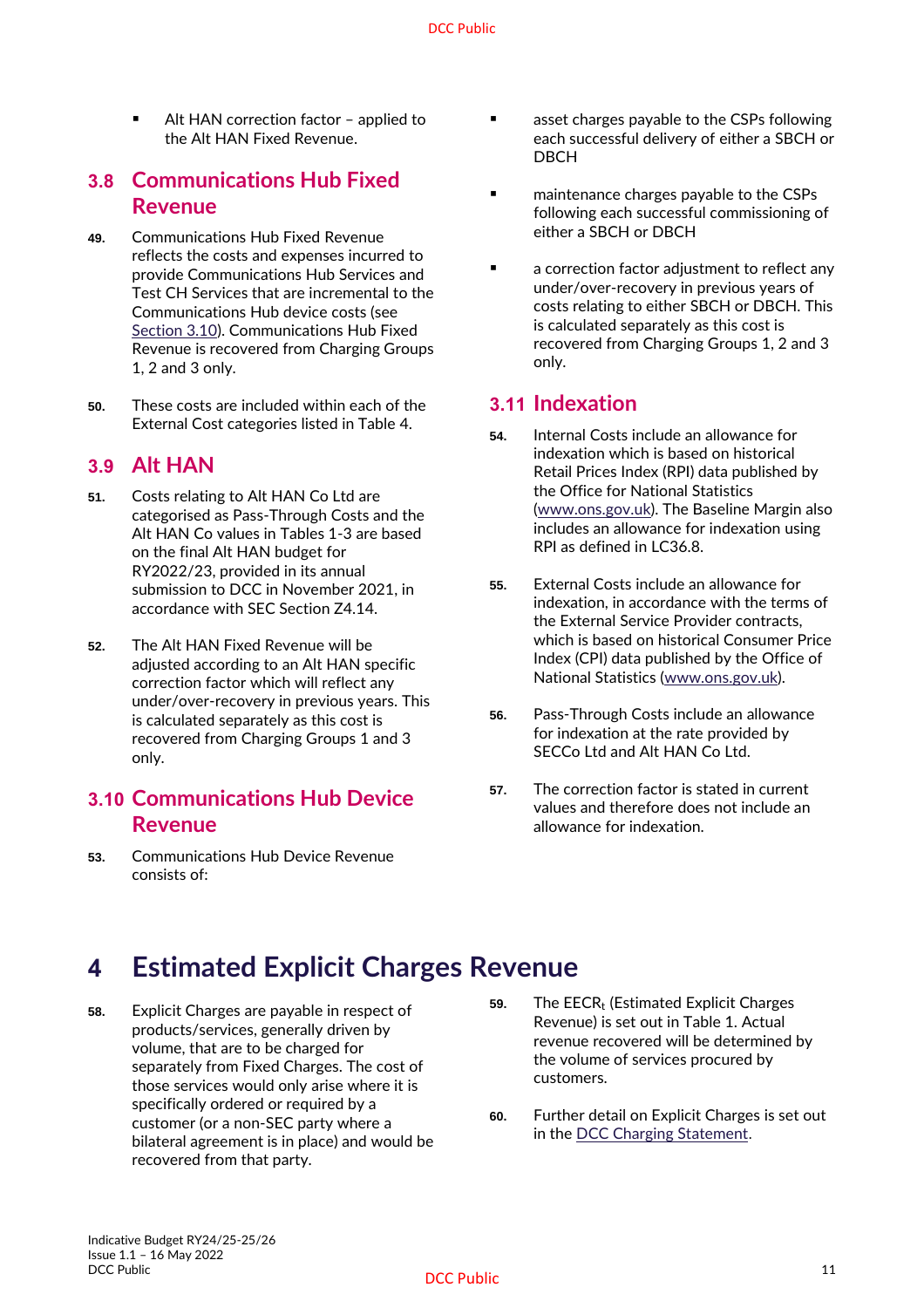# <span id="page-11-0"></span>**5 Estimated Elective Services Revenue**

- **61.** Elective Charges are payable in respect of Elective Communication Services, which may now be requested by customers.
- **62.** All Elective Communication Services will require a preliminary assessment, Detailed Evaluation (if necessary, and recoverable through an Explicit Charge) and formal offer from DCC to enter into a Bilateral Agreement with a customer. DCC has not yet entered into any Bilateral Agreements

with customers for Elective Services and therefore the current estimate is nil.

- **63.** The EESR<sup>t</sup> (Estimated Elective Services Revenue) is set out in Table 1.
- **64.** DCC is engaging with customers to develop a proposal to improve Elective Communication Services.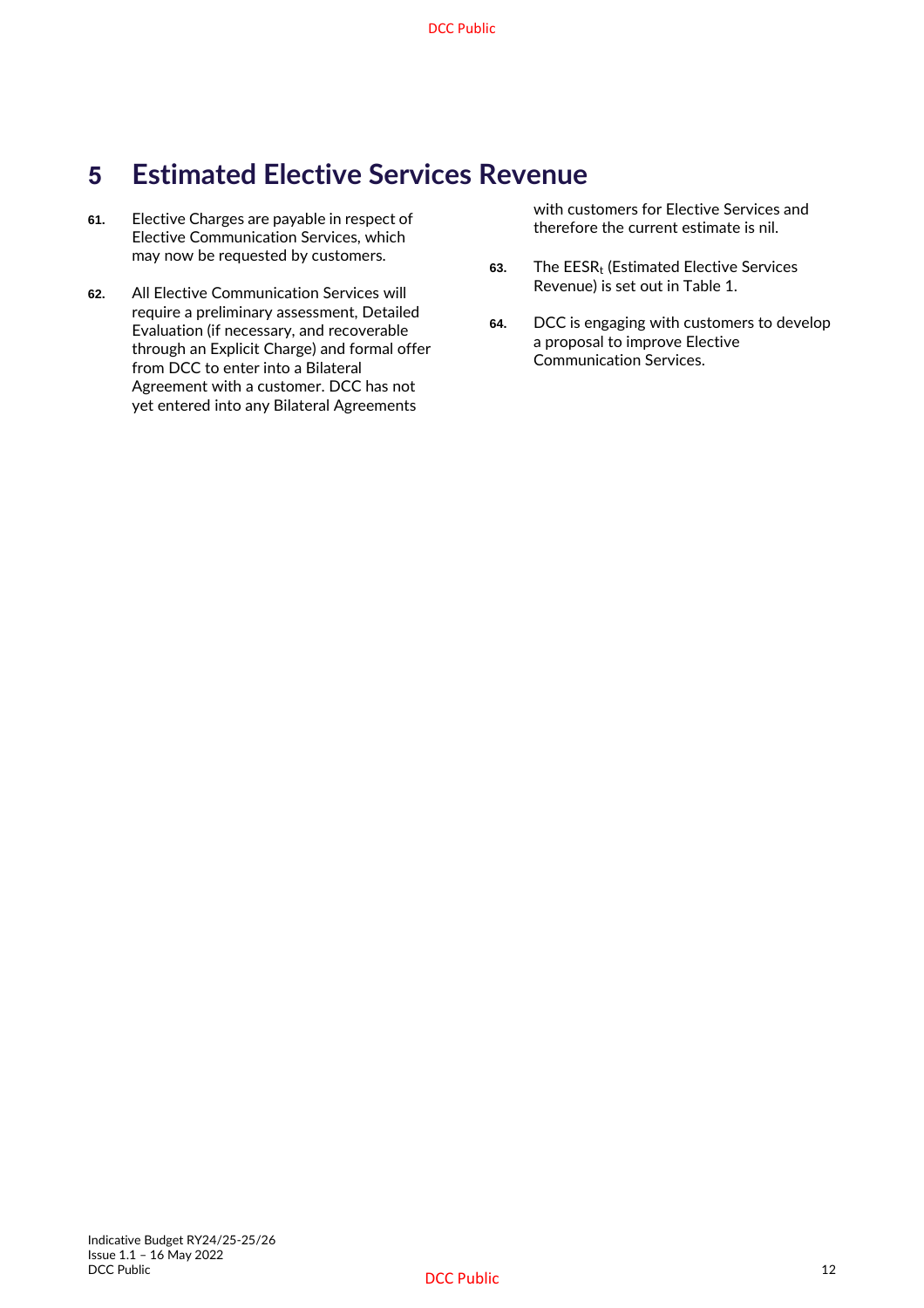# <span id="page-12-0"></span>**Appendix A – Publications timetable**

- **65.** In accordance with J4 of the SEC, within the first five working days of April, July, October and January in each year, we must create and publish:
	- an indicative Charging Statement for the first Regulatory Year due to start thereafter;
	- a budget for the second and third Regulatory years due to start thereafter;
- and a working model allowing our customers to estimate their indicative charges.
- **66.** In addition, we are required under the Licence to refresh the Charging Statement at least once in each Regulatory Year.
- **67.** That combined timetable for the upcoming 12 months is summarised below. All publications are available on the DCC website [\(www.smartdcc.co.uk\).](http://www.smartdcc.co.uk/)

| <b>Publication date</b><br><b>Charging Statement</b> |                                           | <b>Indicative Charging</b><br><b>Statement</b> | <b>Indicative Budget</b> |           |
|------------------------------------------------------|-------------------------------------------|------------------------------------------------|--------------------------|-----------|
| July 2022 (Q2)                                       |                                           | RY2023/24                                      | RY2024/25                | RY2025/26 |
| October 2022 (Q3)                                    |                                           | RY2023/24                                      | RY2024/25                | RY2025/26 |
| December 2022                                        | RY2023/24 - issue 0.1 (draft)             |                                                |                          |           |
| January 2023                                         |                                           | RY2023/24                                      | RY2024/25                | RY2025/26 |
| <b>March 2023</b>                                    | RY2023/24 v0.2 (draft<br>reflecting PC22) |                                                |                          |           |
| <b>March 2023</b>                                    | RY2023/24 v1.0 (final)                    |                                                |                          |           |
| April 2024 (Q1)                                      |                                           | RY2024/25                                      | RY2025/26                | RY2026/27 |

Table 5 - Timetable for Charging Statements and indicative budgets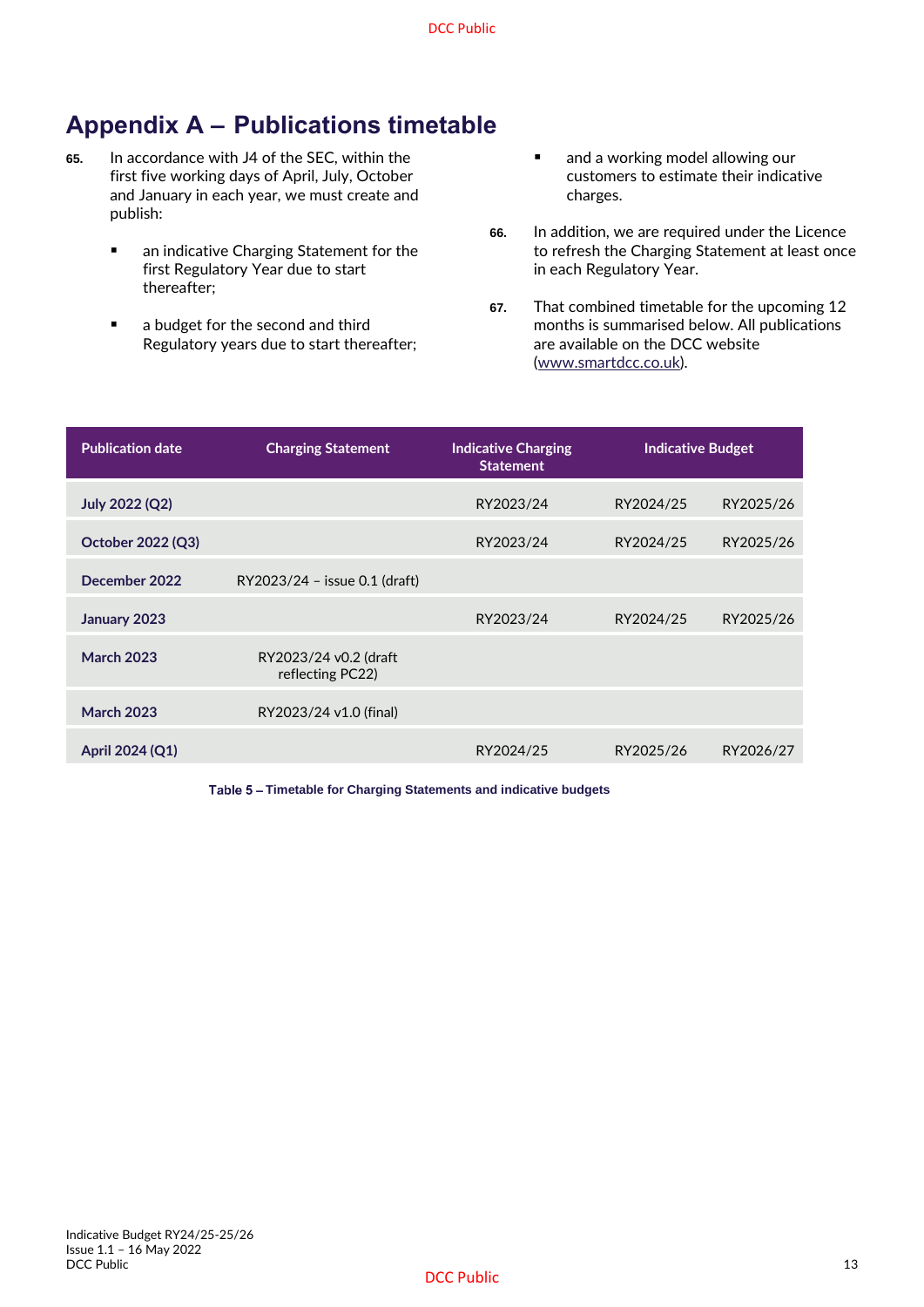# <span id="page-13-0"></span>**Appendix B – Acronyms**

| <b>Acronym</b> | <b>Definition</b>                                                                                                              |
|----------------|--------------------------------------------------------------------------------------------------------------------------------|
| <b>Alt HAN</b> | Alternative Home Area Network                                                                                                  |
| <b>BEIS</b>    | Department for Business, Energy and Industrial Strategy (formerly known as DECC -<br>Department for Energy and Climate Change) |
| <b>CH</b>      | <b>Communications Hub</b>                                                                                                      |
| <b>COMR</b>    | <b>Completion of Mass Rollout</b>                                                                                              |
| <b>CPI</b>     | <b>Consumer Price Index</b>                                                                                                    |
| <b>CRS</b>     | <b>Centralised Registration Service</b>                                                                                        |
| <b>CSP</b>     | <b>Communications Services Provider</b>                                                                                        |
| <b>DBCH</b>    | <b>Dual Band Communications Hub</b>                                                                                            |
| <b>DCC</b>     | Smart DCC Ltd                                                                                                                  |
| <b>DSP</b>     | Data Services Provider                                                                                                         |
| <b>DECC</b>    | Department of Energy and Climate Change (now known as BEIS)                                                                    |
| <b>ESMS</b>    | <b>Enrolled Smart Metering System</b>                                                                                          |
| <b>GBCS</b>    | <b>Great Britain Companion Specification</b>                                                                                   |
| <b>HAN</b>     | Home Area Network                                                                                                              |
| <b>LABP</b>    | Licence Application Business Plan                                                                                              |
| <b>LC</b>      | <b>Licence Condition</b>                                                                                                       |
| <b>MSMS</b>    | Mandated Smart Metering System                                                                                                 |
| <b>PKI</b>     | Public Key Infrastructure                                                                                                      |
| <b>RPI</b>     | <b>Retail Prices Index</b>                                                                                                     |
| <b>RY</b>      | <b>Regulatory Year</b>                                                                                                         |
| <b>SBCH</b>    | Single Band Communications Hub                                                                                                 |
| <b>SEC</b>     | <b>Smart Energy Code</b>                                                                                                       |
| SMETS1         | Smart Metering Equipment Technical Specification v1                                                                            |
| SMETS2         | Smart Metering Equipment Technical Specification v2                                                                            |
| <b>SMKI</b>    | Smart Metering Key Infrastructure                                                                                              |
| <b>UITMR</b>   | User Integration Testing and Mass Rollout                                                                                      |

Table 6 - Acronyms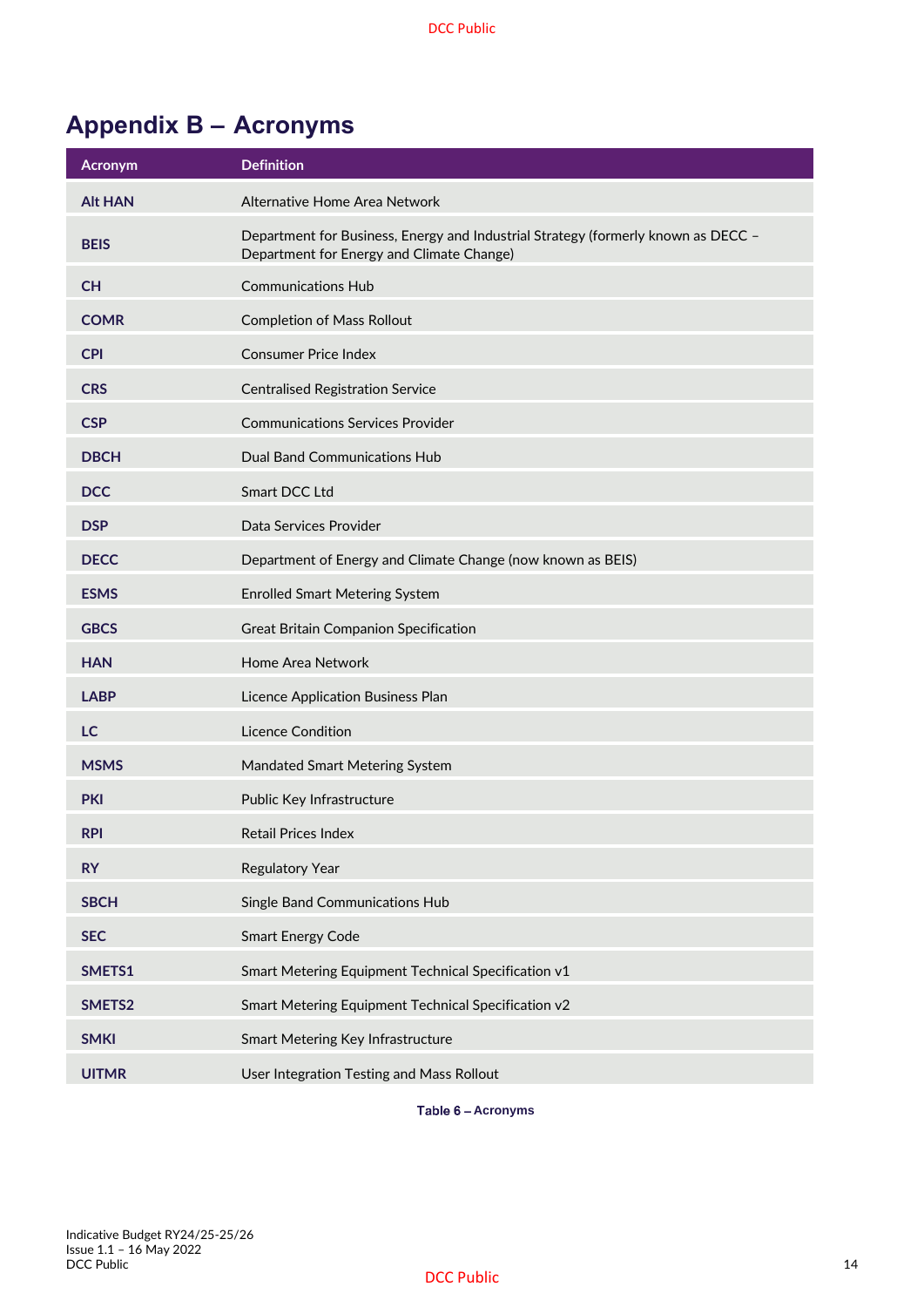# <span id="page-14-0"></span>**Appendix C – Glossary**

| <b>Defined Terms</b>                                       | <b>References</b>                       | <b>Definition</b>                                                                                                                                                                                                                                                                                                                                                                                                         |
|------------------------------------------------------------|-----------------------------------------|---------------------------------------------------------------------------------------------------------------------------------------------------------------------------------------------------------------------------------------------------------------------------------------------------------------------------------------------------------------------------------------------------------------------------|
| <b>Allowed Revenue</b>                                     | LC 36.8                                 | Allowed Revenue is the total amount of revenue determined on an accruals<br>basis in relation to each Regulatory Year, in accordance with the Principal<br>Formula outlined in the Licence.                                                                                                                                                                                                                               |
| <b>AltHANCo</b>                                            | <b>SEC Z6.1</b>                         | Has the meaning given to that expression in Section Z2.1 (Establishment of<br>AltHANCo).                                                                                                                                                                                                                                                                                                                                  |
| <b>Alt HAN Costs</b>                                       | <b>SEC Z6.1</b>                         | Has the meaning given to that expression in Section Z4.2 (Alt HAN Costs and<br>Expenses).                                                                                                                                                                                                                                                                                                                                 |
| <b>Alt HAN Fixed</b><br>Revenue                            | SEC K3.7                                | Revenue relating to the reimbursement of Alt HAN Costs                                                                                                                                                                                                                                                                                                                                                                    |
| <b>Authority</b>                                           | <b>SEC A1.1</b>                         | Means the Gas and Electricity Markets Authority as established under section<br>1 of the Utilities Act 2000.                                                                                                                                                                                                                                                                                                              |
| <b>Baseline Margin</b>                                     | LC 35.5                                 | Means in relation to each Regulatory Year an amount of additional revenue,<br>over and above the sum of the Licensee's Internal Costs and External Costs,<br>that the Secretary of State has agreed shall be included (subject to the<br>operation of the Baseline Margin Performance Adjustment) in the Licensee's<br>Allowed Revenue, and is determined in accordance with the provisions of Part<br>C of Condition 36. |
| <b>Bilateral Agreement</b>                                 | <b>SEC A1.1</b>                         | Means an agreement entered into pursuant to Section H7 of the SEC<br>(Elective Communication Services) between the DCC and a User.                                                                                                                                                                                                                                                                                        |
| <b>Charging Groups</b>                                     | <b>SEC K11.1</b>                        | Has the meaning given to that expression in Section K3.10 of the SEC.                                                                                                                                                                                                                                                                                                                                                     |
| <b>Communications</b><br><b>Hubs</b>                       | <b>SEC A1.1</b>                         | Means a Communications Hub Function together with a Gas Proxy Function.                                                                                                                                                                                                                                                                                                                                                   |
| <b>Communications</b><br><b>Hub Service</b>                | LC 17(E)                                | The Communications Hub Service is provided by DCC for the purpose of<br>enabling Energy Suppliers to comply with their duties in respect of the<br>installation of Smart Metering Systems at the premises of Energy Consumers.                                                                                                                                                                                            |
| <b>COMR Period</b>                                         | <b>SECK</b><br>(Pending<br>Designation) | Refers to the period, during which "mass rollout" of Smart Metering Systems is<br>to be completed (as per Section K of the Smart Energy Code - still to be<br>designated)                                                                                                                                                                                                                                                 |
| <b>Detailed Evaluation</b>                                 | <b>SEC A1.1</b>                         | Has the meaning given to that expression in Section H7.7 of the SEC<br>(Detailed Evaluation of Elective Communication Services).                                                                                                                                                                                                                                                                                          |
| <b>Elective</b><br><b>Communication</b><br><b>Services</b> | LC 17 (C)                               | Elective Communication Services are communication services (other than<br>Core Communication Services) that relate solely to the Supply of Energy (or<br>its use) under the Principal Energy Legislation.                                                                                                                                                                                                                 |
| <b>Enrolment</b>                                           | <b>SEC A1.1</b>                         | Means, in respect of a Smart Metering System, the act of enrolling that Smart<br>Metering System in accordance with the Enrolment Service (and the words<br>"Enrol" and "Enrolled" will be interpreted accordingly). Enrolment of a Smart<br>Metering System ends on its Withdrawal.                                                                                                                                      |
| <b>Enrolment Service</b>                                   | LC $17(D)$                              | The Enrolment Service is operated by DCC for the purpose of enrolling a<br>Smart Metering System into the Smart Metering Inventory under the SEC.                                                                                                                                                                                                                                                                         |
| <b>Estimated Allowed</b><br>Revenue                        | <b>SEC K11.1</b>                        | Has the meaning given to that expression in<br>Section K2.1 of the SEC.                                                                                                                                                                                                                                                                                                                                                   |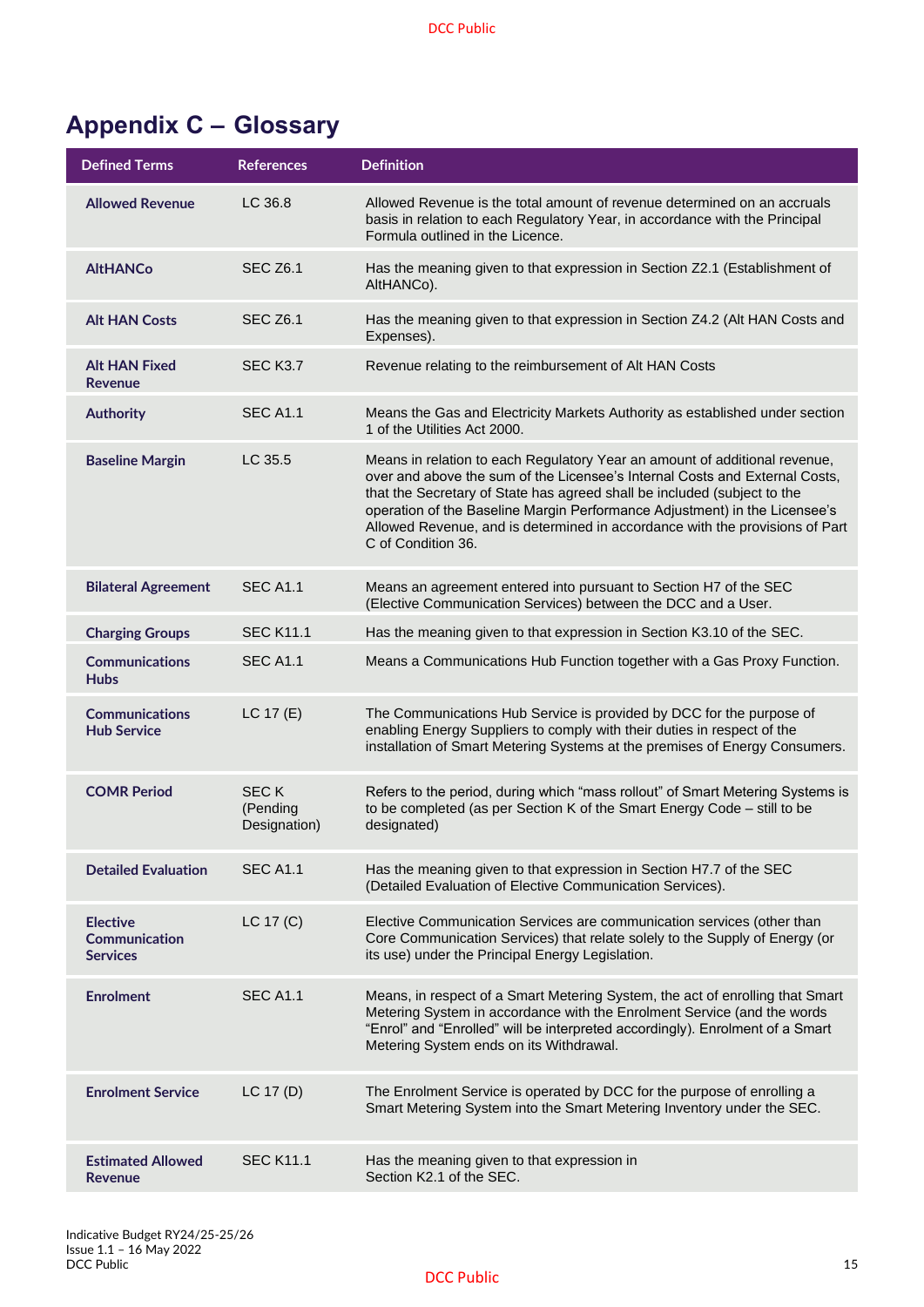| <b>Defined Terms</b>                                             | <b>References</b>           | <b>Definition</b>                                                                                                                                                                                                                                                                                                                                                                                                                                                                                                     |
|------------------------------------------------------------------|-----------------------------|-----------------------------------------------------------------------------------------------------------------------------------------------------------------------------------------------------------------------------------------------------------------------------------------------------------------------------------------------------------------------------------------------------------------------------------------------------------------------------------------------------------------------|
| <b>Estimated Elective</b><br><b>Service Revenue</b>              | <b>SEC K11.1</b>            | Has the meaning given to that expression in<br>Section K2.3 of the SEC.                                                                                                                                                                                                                                                                                                                                                                                                                                               |
| <b>Estimated Explicit</b><br><b>Charges Revenue</b>              | <b>SEC K11.1</b>            | Has the meaning given to that expression in<br>Section K2.5 of the SEC.                                                                                                                                                                                                                                                                                                                                                                                                                                               |
| <b>Estimated Fixed</b><br><b>Revenue</b>                         | <b>SEC K11.1</b>            | Has the meaning given to that expression in<br>Section K2.6 of the SEC.                                                                                                                                                                                                                                                                                                                                                                                                                                               |
| <b>Elective Charges</b>                                          | <b>SEC K11.1</b>            | Means the Charges payable in respect of Elective Communication Services.                                                                                                                                                                                                                                                                                                                                                                                                                                              |
| <b>Explicit Charges</b>                                          | <b>SEC K11.1</b>            | Means the Charges calculated in accordance with Section K7 of the SEC, and<br>payable in respect of the Explicit Charging Metrics.                                                                                                                                                                                                                                                                                                                                                                                    |
| <b>External Costs</b>                                            | LC 35.5                     | Means in relation to each Regulatory Year the actual amount of the costs that<br>were economically and efficiently incurred by the Licensee in procuring<br>Fundamental Service Capability during that period.                                                                                                                                                                                                                                                                                                        |
| <b>External Service</b><br><b>Provider</b>                       | LC 1.4                      | Means any person from whom Relevant Service Capability is procured by the<br>Licensee (including a person from whom such capability is being procured by<br>virtue of paragraph 6 of Condition 16 of the Licence) for the purpose of<br>enabling the provision of Mandatory Business Services under or pursuant to<br>the Smart Energy Code.                                                                                                                                                                          |
| <b>Fixed Charges</b>                                             | <b>SEC A1.1</b>             | Has the meaning given to that expression in the Charging Methodology in<br>Section K of the SEC.                                                                                                                                                                                                                                                                                                                                                                                                                      |
| <b>Fundamental</b><br><b>Service Capability</b>                  | LC 1.4                      | Has the meaning given to that term in Part J of Condition 16 (Procurement of<br>Relevant Service Capability), as amplified by reference to the particulars set<br>out in Schedule 1 to the Licence (Details of Fundamental Service Capability).                                                                                                                                                                                                                                                                       |
| <b>Great Britain</b><br><b>Companion</b><br><b>Specification</b> | LC 1.4                      | The Great Britain Companion Specification is the final part of the Smart<br>Metering Equipment Technical Specification that defines the technical details<br>of electricity and gas meters, In Home Displays (IHD) and Communications<br>Hubs. It defines the details of the technical protocol used for these devices to<br>communicate with each other. It is a fundamental and critical part of the smart<br>metering ecosystem with many aspects of the DCC Service dependant on its<br>quality and completeness. |
| <b>Impact Assessment</b>                                         | <b>DSP/CSP</b><br>contracts | Means a detailed impact assessment of a Change Request substantially in<br>the form of Appendix 3 to Schedule 8.2 and as further described in paragraph<br>7 of Part F of Schedule 8.2 of the DCC Service Provider contracts.                                                                                                                                                                                                                                                                                         |
| Implementation<br><b>Milestones</b>                              | LC Schedule 3               | Has the meaning that is given to it in Schedule 3 (The Implementation<br>Performance Regime) of the Licence.                                                                                                                                                                                                                                                                                                                                                                                                          |
| <b>Internal Costs</b>                                            | LC 35.5                     | Means in relation to each Regulatory Year the sum of the costs (excluding<br>External Costs and Pass-Through Costs) that were economically and<br>efficiently incurred by the Licensee for the purposes of the provision of<br>Mandatory Business Services under or pursuant to the SEC (and may include<br>costs incurred in respect of the governance and administration of the SEC that<br>are not included in Pass-Through Costs).                                                                                |
| <b>Mandatory Business</b>                                        | N/A                         | Mandatory Business Services comprise the Mandatory Business operated or<br>provided by DCC, namely (a) Core Communication Services, (b) Elective<br>Communication Services, and (c) Enabling Services.                                                                                                                                                                                                                                                                                                                |
| <b>National Fixed</b><br><b>Revenue</b>                          | <b>SEC K3.7</b>             | Is the revenue that should be recovered on a uniform basis across all the<br>Regions.                                                                                                                                                                                                                                                                                                                                                                                                                                 |